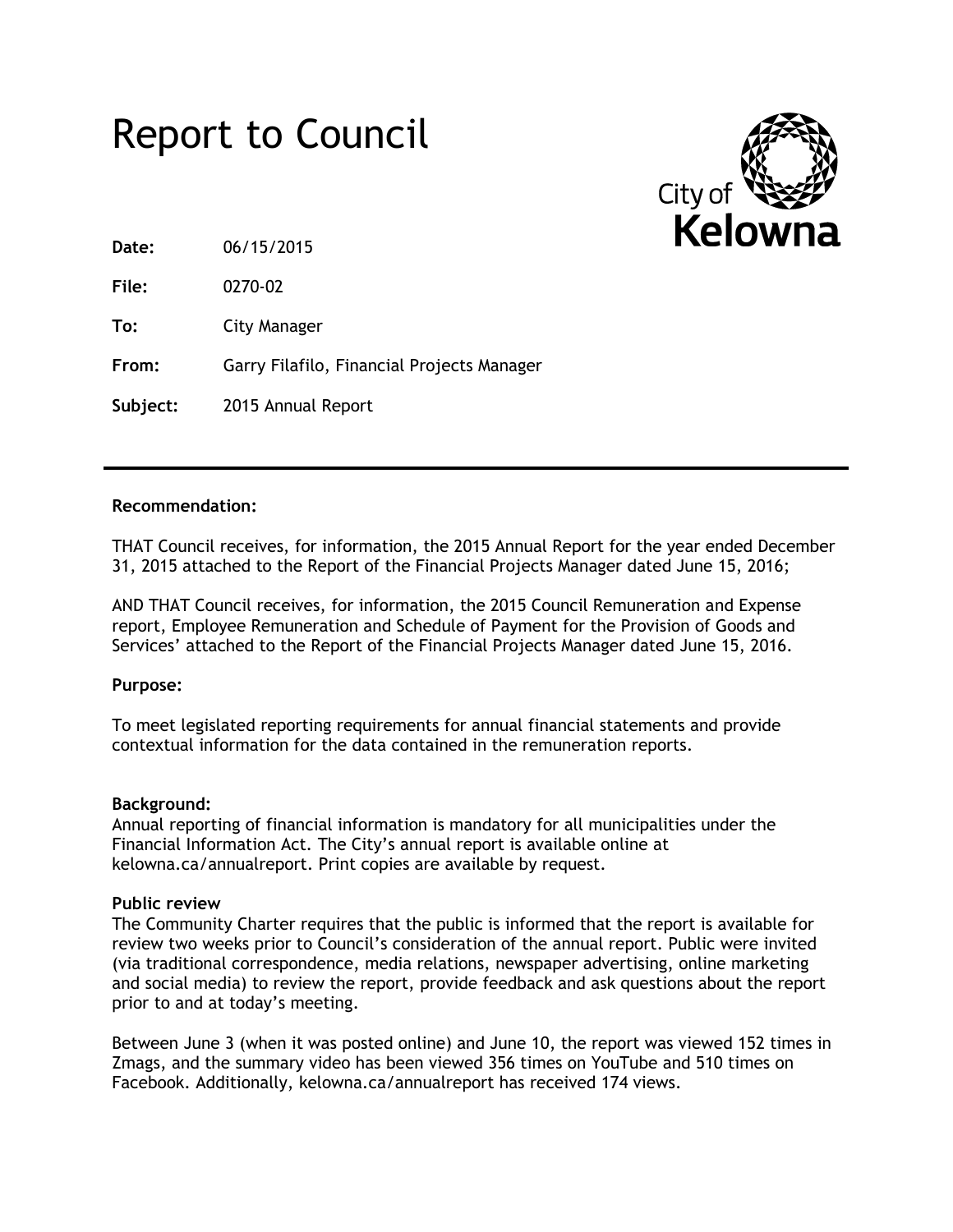### **Inside the report**

On April 26, the City of Kelowna's Annual Consolidated Financial Statements for the year ended December 31, 2015 were reviewed by the Audit Committee; these statements were subsequently approved by Council on May 2.

In addition to the financial statements, the annual report summarizes the City's strategic plan, highlighting actions and efforts taken in 2015 to achieve that plan. The 2015 report shows how the City of Kelowna is Building on Momentum, to create:

- A well-run City
- An active, inclusive City
- A safe City
- A strong economy
- A clean, healthy environment
- Resilient, well-managed infrastructure

Building on the momentum of change in design for the annual report over the past few years, this year's report features an executive summary video and other videos that had been created by the City throughout the year.

#### **Tax exemptions**

A report on permissive tax exemptions granted by Council is included in the annual report. The amount reported in this section includes the municipal portion of taxes exempted for the year 2015 as required under the Community Charter. A report is also included on Development Cost Charges to indicate the activity for charges received, expenditures made and any waivers or reductions for each DCC group.

#### **Statistical review**

Within the annual report, following the Audited Consolidated Financial Statements and Notes to Consolidated Statements, is the Statistical Review, in graphic format for the years 2011 through 2015.

#### **Remuneration**

The 2015 Council Remuneration and Expenses report, Employee Remuneration and Expenses report, and the Payment for the Provision of Goods and Services schedule are prepared annually as part of Financial Information Act reporting requirements.

The 2015 Employee Remuneration report shows an increase of 52 staff earning more than \$75,000 over 2014 - management staff increased by three, IAFF staff increased by eight and CUPE staff increased by 41. This increase is a result of: an extra pay period in 2015, Management and CUPE contract increases (steady at 1-2 per cent over the past several years); IAFF increase of 2.5 per cent and other compensation such as vacation payouts or travel charges.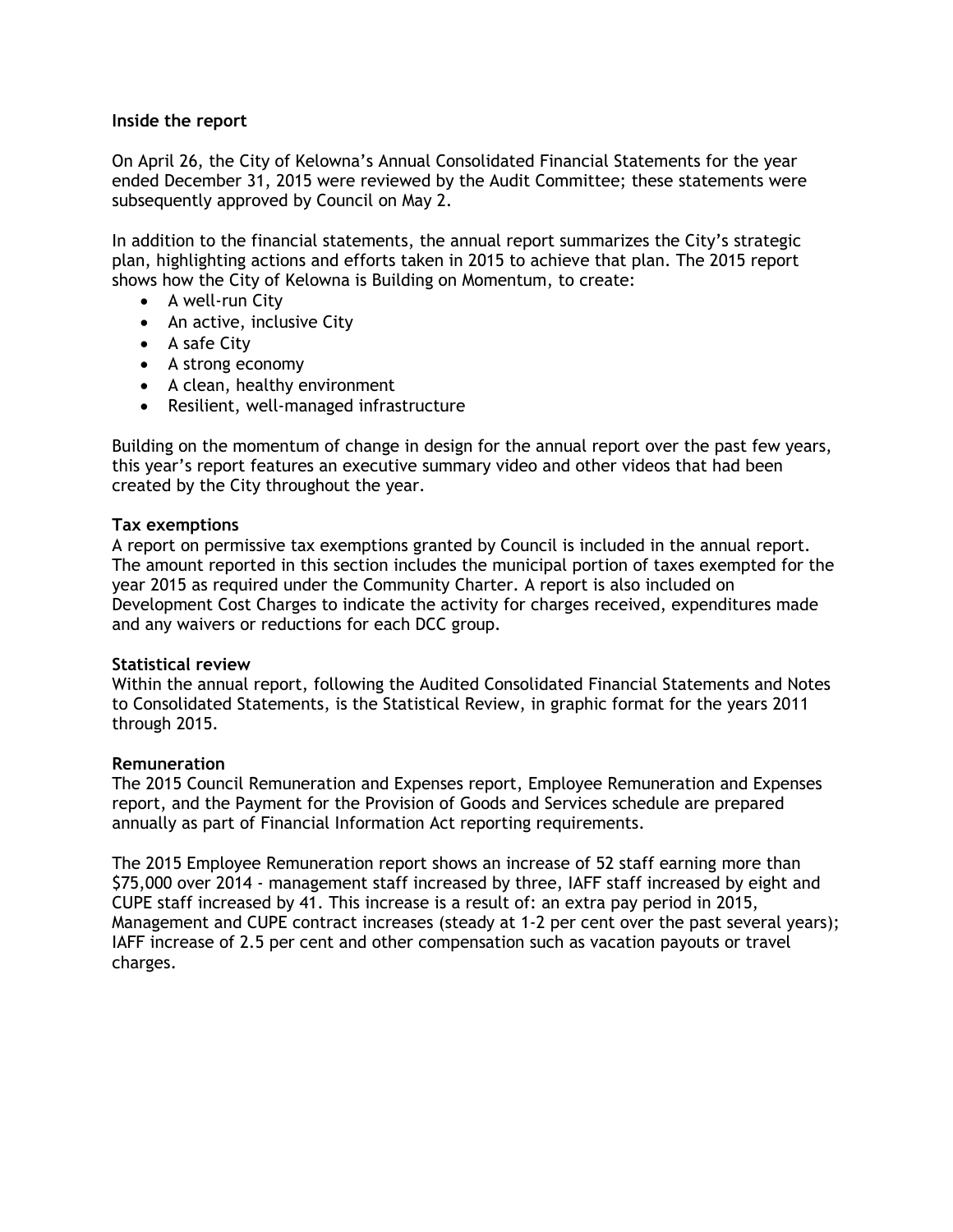The chart below provides a summary of the changes by employee group:

| <b>Remuneration Comparison 2015 - 2014</b> |        |        |        |  |
|--------------------------------------------|--------|--------|--------|--|
|                                            | 2015   | 2014   | Change |  |
| >\$75,000                                  | Number | Number | Number |  |
| Management                                 | 113    | 110    | 3      |  |
| <b>IAFF</b>                                | 115    | 107    | 8      |  |
| <b>CUPE</b>                                | 140    | 99     | 41     |  |
| Total                                      | 368    | 316    | 52     |  |

This increase breaks down as:

| <b>Additional Pay Period in 2015:</b>                     | \$2,200,000* |
|-----------------------------------------------------------|--------------|
| <b>IAFF Retro</b>                                         | \$2,100,000  |
| <b>CUPE</b> increase 1.5%:                                | \$587,000    |
| Mgmt. increase 2.0%:                                      | \$260,000    |
| IAFF increase 2.5%:                                       | \$250,000    |
| Other (overtime, vacancies filled, staff additions, etc): | \$1,403,000  |

**\***an extra pay period occurs once every 11 years due to calendar

#### **Legal/Statutory Authority:**

Community Charter section 98, Annual Municipal Report - requires that the annual report be prepared by June 30 of each year and that it be available for public inspection at the meeting the Annual Report is to be considered by Council.

Community Charter section 99 - Council must give notice of the meeting at which the Annual Report is to be considered in accordance with section 94, and consider, the annual report along with any submissions and questions from the public.

Financial Information Act Regulations Schedule 1 Section 9(2) - requires that a Municipality have the Statement of Financial Information approved by its Council and by the officer assigned responsibility for financial administration under the Local Government Act.

#### **Internal Circulation:**

**G. Davidson, Financial Services Director**

- **R. Mayne, Divisional Director Corporate and Protective Services**
- **S. Leatherdale, Divisional Director Human Resources and Corporate Performance**
- **C. Weaden, Divisional Director Communications and Information Services**

**Considerations not applicable to this report:**

**Legal/Statutory Procedural Requirements: Existing Policy: Financial/Budgetary Considerations: Personnel Implications:**